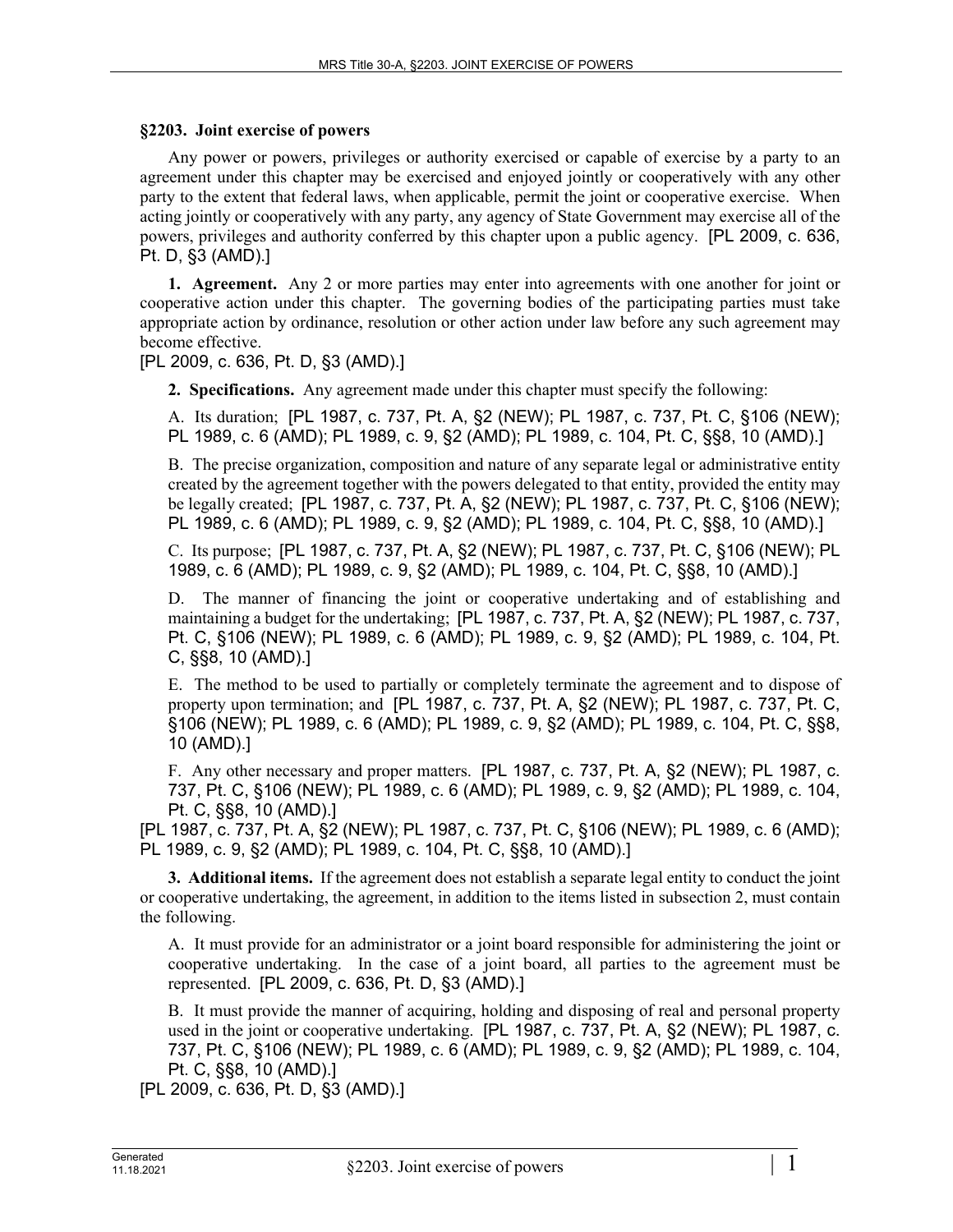**4. Responsibility.** No agreement made under this chapter may relieve any party of any obligation or responsibility imposed upon it by law except to the extent of actual and timely performance by a joint board or other legal or administrative entity created by an agreement made under this chapter. This performance may be offered in satisfaction of the obligation or responsibility. [PL 2009, c. 636, Pt. D, §3 (AMD).]

**5. Liability.** An action is maintainable against any party whose default, failure of performance or other conduct caused or contributed to the incurring of damage or liability by the other parties jointly. [PL 2009, c. 636, Pt. D, §3 (AMD).]

**6. Notice to regional councils.** Any agreement made under this chapter is subject to the reporting requirements of section 2342, subsection 6, if applicable.

[PL 1987, c. 737, Pt. A, §2 (NEW); PL 1987, c. 737, Pt. C, §106 (NEW); PL 1989, c. 6 (AMD); PL 1989, c. 9, §2 (AMD); PL 1989, c. 104, Pt. C, §§8, 10 (AMD).]

**7. Liberal construction.** It being the intent of the Legislature to avoid the proliferation of special purpose districts and inflexible enabling laws, this chapter must be liberally construed toward that end. [PL 2009, c. 636, Pt. D, §3 (AMD).]

**8. Limitation.** Notwithstanding any other provision of this chapter:

A. No powers, privileges or authority may be jointly or cooperatively exercised unless each type of power, privilege or authority exercised is capable of being exercised by at least one of the parties within the entire jurisdictional area of the agreement, or by each of the several parties within each of their several jurisdictions if all of the several jurisdictions make up the total jurisdictional area of the agreement; or [PL 2009, c. 636, Pt. D, §3 (AMD).]

B. No essential legislative powers, taxing authority or eminent domain power may be delegated by agreement to a joint authority or administrative entity. [PL 2009, c. 636, Pt. D, §3 (AMD).] [PL 2009, c. 636, Pt. D, §3 (AMD).]

**9. Included powers.** Without limiting the powers, privileges or authority that may be jointly or cooperatively exercised pursuant to this chapter, any 2 or more parties may enter into an agreement to establish a regional municipal utility district for any or all of the following purposes:

A. To provide or, through public-private partnerships, to support or promote the provision of any of the following:

(1) Broadband services; and

- (2) Internet services; and [PL 2015, c. 222, §1 (NEW).]
- B. To issue revenue bonds in support of any of the activities undertaken pursuant to paragraph A. [PL 2015, c. 222, §1 (NEW).]

Nothing in this subsection exempts a regional municipal utility district from any applicable provisions of Title 35‑A.

[PL 2015, c. 222, §1 (NEW).]

SECTION HISTORY

PL 1987, c. 737, §§A2,C106 (NEW). PL 1989, c. 6 (AMD). PL 1989, c. 9, §2 (AMD). PL 1989, c. 104, §§C8,10 (AMD). PL 2009, c. 636, Pt. D, §3 (AMD). PL 2015, c. 222, §1 (AMD).

The State of Maine claims a copyright in its codified statutes. If you intend to republish this material, we require that you include the following disclaimer in your publication:

*All copyrights and other rights to statutory text are reserved by the State of Maine. The text included in this publication reflects changes made through the First Special Session of the 130th Maine Legislature and is current through October 31, 2021. The text*